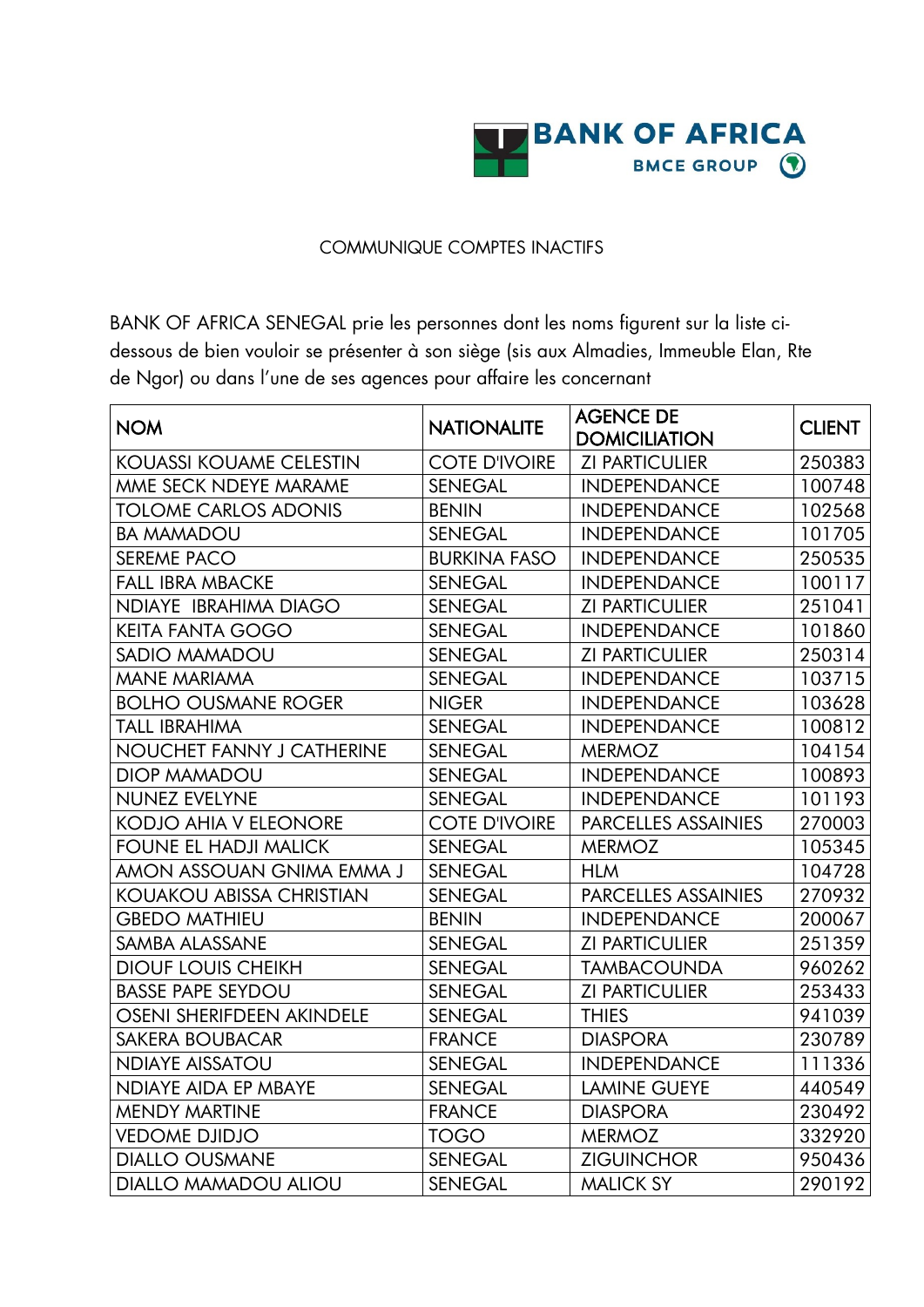| MAYEMBA MA KAKASA ANDRE          | CONGO (RD)           | <b>INDEPENDANCE</b>        | 107635 |
|----------------------------------|----------------------|----------------------------|--------|
| <b>CABRAL MAYRA ROSALIE</b>      | <b>SENEGAL</b>       | <b>INDEPENDANCE</b>        | 200223 |
| <b>NDIAYE AMADOU MALICK</b>      | <b>SENEGAL</b>       | <b>PARCELLES ASSAINIES</b> | 270646 |
| <b>NDIAYE ABY</b>                | <b>SENEGAL</b>       | <b>PARCELLES ASSAINIES</b> | 270394 |
| <b>BIES NATHANAEL ANTOINE.H</b>  | <b>SENEGAL</b>       | <b>INDEPENDANCE</b>        | 107984 |
| <b>FATOU ET DABA</b>             | <b>SENEGAL</b>       | <b>ZI PARTICULIER</b>      | 251577 |
| MME NIANG AMINATA SARR           | <b>SENEGAL</b>       | <b>PARCELLES ASSAINIES</b> | 270503 |
| <b>NDOYE HAMINATOU DIAMBAL</b>   | <b>SENEGAL</b>       | <b>PARCELLES ASSAINIES</b> | 270253 |
| DE ANDRADE PINTO LOPES MA        | <b>GUINEE-BISSAO</b> | <b>ZIGUINCHOR</b>          | 950437 |
| DIOP AISSATOU EP DIOP            | <b>SENEGAL</b>       | <b>THIAROYE</b>            | 371239 |
| SYLLA IBRAHIMA                   | <b>SENEGAL</b>       | <b>HANN MARISTE</b>        | 381202 |
| <b>MBAYE NDEYE DIARY</b>         | <b>FRANCE</b>        | <b>DIASPORA</b>            | 230620 |
| SENE SOULEYMANE                  | <b>SENEGAL</b>       | <b>HANN MARISTE</b>        | 381242 |
| SAMB ADAMA                       | <b>SENEGAL</b>       | <b>HANN MARISTE</b>        | 381302 |
| SAMB ABDALAH                     | <b>SENEGAL</b>       | <b>HANN MARISTE</b>        | 381303 |
| SAMB ADJA FATOUMATA              | <b>SENEGAL</b>       | <b>HANN MARISTE</b>        | 381304 |
| <b>SAMB ALIOUNE BADARA</b>       | <b>SENEGAL</b>       | <b>HANN MARISTE</b>        | 381305 |
| <b>GUIRASSY SADOUBA</b>          | <b>FRANCE</b>        | <b>DIASPORA</b>            | 230832 |
| <b>MANGA HENRI R.A SIKINTIBO</b> | <b>SENEGAL</b>       | <b>ZIGUINCHOR</b>          | 950257 |
| TOURE ZAKARIA AMADOU             | <b>SENEGAL</b>       | <b>ZI PARTICULIER</b>      | 253385 |
| <b>BALBAKI SALWA</b>             | <b>SENEGAL</b>       | <b>INDEPENDANCE</b>        | 111500 |
| NDIAYE IBRAHIMA SAMBA            | <b>SENEGAL</b>       | DE PIKINE                  | 312062 |
| DERBESS ET KEBIWOU FABO          | <b>FRANCE</b>        | <b>DIASPORA</b>            | 230658 |
| <b>DIALLO FATOUMATA</b>          | <b>SENEGAL</b>       | <b>KAOLACK</b>             | 921270 |
| <b>DIALLO AISSATOU</b>           | <b>SENEGAL</b>       | <b>KAOLACK</b>             | 921271 |
| DIALLO MOHAMED MOUSTAPHA         | <b>SENEGAL</b>       | <b>KAOLACK</b>             | 921272 |
| <b>MENDY MARIE FRANCOISE</b>     | <b>SENEGAL</b>       | <b>GRAND YOFF</b>          | 421141 |
| <b>SENE PAPA SALIOU</b>          | <b>SENEGAL</b>       | <b>INDEPENDANCE</b>        | 111451 |
| <b>DIAKHATE SERIGNE</b>          | <b>SENEGAL</b>       | <b>TOUBA 2</b>             | 900220 |
| <b>GUEYE MAME MOR</b>            | <b>SENEGAL</b>       | <b>MALICK SY</b>           | 290290 |
| <b>THIAO MBISSANE</b>            | <b>SENEGAL</b>       | <b>ZI PARTICULIER</b>      | 251710 |
| <b>CISSE MANSSOUR</b>            | <b>SENEGAL</b>       | <b>MALICK SY</b>           | 290487 |
| <b>MATY ZAHARA NDOUR</b>         | <b>SENEGAL</b>       | <b>INDEPENDANCE</b>        | 200183 |
| <b>DIALLO IBRAHIMA DIOGO</b>     | <b>SENEGAL</b>       | <b>HLM</b>                 | 107150 |
| MME GAYE MAGUETTE NDIAYE         | <b>SENEGAL</b>       | <b>INDEPENDANCE</b>        | 200153 |
| <b>KHOURY ALAIN</b>              | <b>SENEGAL</b>       | <b>ZI PARTICULIER</b>      | 251876 |
| <b>BA MAMADOU</b>                | <b>SENEGAL</b>       | PARCELLES ASSAINIES        | 270633 |
| <b>DICKO MOHAMED</b>             | <b>SENEGAL</b>       | PARCELLES ASSAINIES        | 270193 |
| <b>DIALLO MARIAMA</b>            | <b>SENEGAL</b>       | <b>PARCELLES ASSAINIES</b> | 270195 |
| <b>KONE ASSITA</b>               | <b>BURKINA FASO</b>  | <b>INDEPENDANCE</b>        | 106506 |
| <b>GOMIS PAUL</b>                | <b>SENEGAL</b>       | <b>INDEPENDANCE</b>        | 107201 |
| <b>SADIO MARIE AUGUSTINE</b>     | <b>SENEGAL</b>       | <b>HLM</b>                 | 106916 |
| MME NIANG THIE DEMBELE           | <b>SENEGAL</b>       | <b>INDEPENDANCE</b>        | 200184 |
| <b>SOW COLETTE MARIAMA</b>       | <b>SENEGAL</b>       | <b>INDEPENDANCE</b>        | 105556 |
| <b>AIDARA AICHETOU</b>           | <b>SENEGAL</b>       | <b>PARCELLES ASSAINIES</b> | 270582 |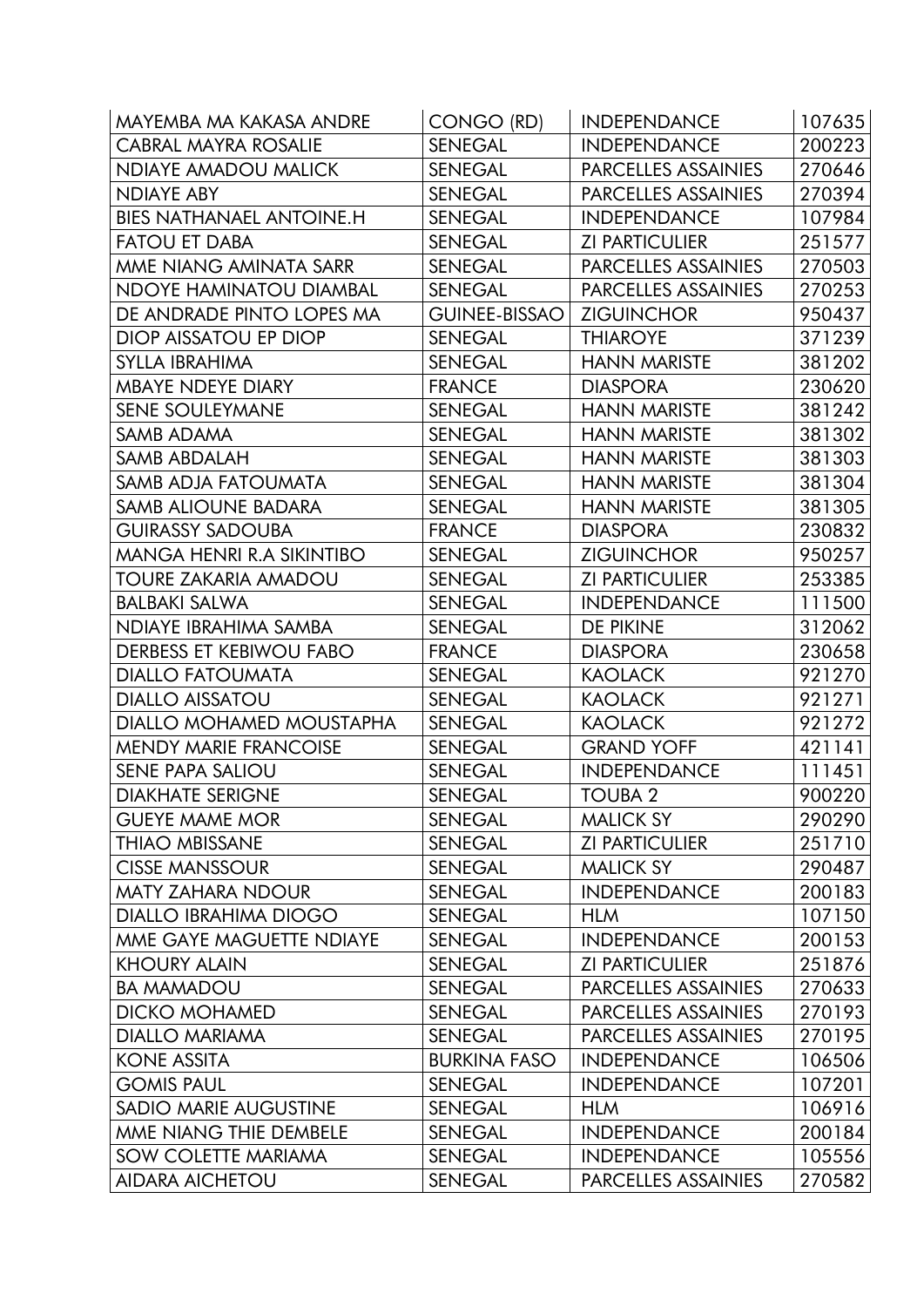| MME DIOP FATOU TOURE             | <b>SENEGAL</b>      | PARCELLES ASSAINIES        | 270583 |
|----------------------------------|---------------------|----------------------------|--------|
| <b>DIALLO SOULEYMANE</b>         | <b>SENEGAL</b>      | <b>MALICK SY</b>           | 290432 |
| <b>EMILE ANATO</b>               | <b>GHANA</b>        | <b>INDEPENDANCE</b>        | 107673 |
| <b>MBAYE ELH MANSOUR</b>         | <b>SENEGAL</b>      | <b>KEUR MASSAR</b>         | 401000 |
| <b>CISSE CHEIKHNA CHEIKH SAD</b> | <b>SENEGAL</b>      | <b>SALY</b>                | 910805 |
| <b>DIOP ISABELLE NDIAYE</b>      | <b>SENEGAL</b>      | <b>MBOUR</b>               | 931041 |
| <b>KANTE ASSANE</b>              | <b>SENEGAL</b>      | <b>TAMBACOUNDA</b>         | 960220 |
| <b>DELACOUR DOMINIQUE</b>        | <b>SENEGAL</b>      | <b>SALY</b>                | 910776 |
| SY HAMADY                        | <b>SENEGAL</b>      | <b>INDEPENDANCE</b>        | 111644 |
| NDIAYE MOUHAMADOU MOUSTAP        | <b>SENEGAL</b>      | <b>ZI PARTICULIER</b>      | 253527 |
| NDIAYE CHEIKH AHMADOU BAM        | <b>SENEGAL</b>      | <b>ZI PARTICULIER</b>      | 253528 |
| NDIAYE MOUHAMADOU FALILOU        | <b>SENEGAL</b>      | <b>ZI PARTICULIER</b>      | 253529 |
| <b>SYLLA AMINATA</b>             | <b>SENEGAL</b>      | <b>INDEPENDANCE</b>        | 107819 |
| <b>CABRAL ANDY PAUL</b>          | <b>SENEGAL</b>      | <b>INDEPENDANCE</b>        | 200224 |
| MME NDIAYE NDEYE FATOU GU        | <b>SENEGAL</b>      | <b>INDEPENDANCE</b>        | 105698 |
| <b>HOURERA HAMIDOU</b>           | <b>SENEGAL</b>      | PARCELLES ASSAINIES        | 270921 |
| <b>VOUNBA PASSORET</b>           | <b>TCHAD</b>        | <b>INDEPENDANCE</b>        | 108556 |
| <b>BASSENE CHRISTINE</b>         | <b>SENEGAL</b>      | <b>MALICK SY</b>           | 290969 |
| <b>DIAKHATE ABDOU</b>            | <b>SENEGAL</b>      | <b>TOUBA 2</b>             | 900448 |
| <b>DIONE MODOU</b>               | <b>SENEGAL</b>      | <b>TOUBA 2</b>             | 900532 |
| <b>DOUMBIA YANKHOUBA</b>         | <b>SENEGAL</b>      | <b>PARCELLES ASSAINIES</b> | 271713 |
| <b>NDIAYE FATOUMATA BINETOU</b>  | <b>SENEGAL</b>      | <b>ZI PARTICULIER</b>      | 253530 |
| <b>BALDE IBRAHIMA SORY</b>       | <b>FRANCE</b>       | <b>DIASPORA</b>            | 230825 |
| <b>SOW CELELE</b>                | <b>SENEGAL</b>      | SATELLITE GOLF             | 450154 |
| <b>GUEYE MOR</b>                 | <b>SENEGAL</b>      | <b>LAMINE GUEYE</b>        | 440178 |
| CAMARA MOUSSA YABA               | <b>SENEGAL</b>      | <b>TAMBACOUNDA</b>         | 960339 |
| MAIGA ALASSANE BONCANA           | <b>MALI</b>         | SATELLITE HLM FASS         | 430463 |
| <b>BA AB.DJIBRIL- NDION AMIN</b> | <b>SENEGAL</b>      | <b>KEUR MASSAR</b>         | 401132 |
| <b>DERIVE DANIELLE MARCELLE</b>  | <b>FRANCE</b>       | <b>SALY</b>                | 910866 |
| <b>NDIAYE BASSIROU</b>           | <b>SENEGAL</b>      | <b>KEUR MASSAR</b>         | 401050 |
| MAME DIARRA BOUSSO GUEYE         | <b>SENEGAL</b>      | <b>MERMOZ</b>              | 330720 |
| <b>FAYE MAMA</b>                 | <b>SENEGAL</b>      | <b>MALICK SY</b>           | 290877 |
| <b>KABORE GESBEOGO OCTAVE</b>    | <b>BURKINA FASO</b> | <b>INDEPENDANCE</b>        | 252405 |
| <b>TALL AMADOU TIDIANE</b>       | <b>SENEGAL</b>      | <b>BOURGUIBA</b>           | 350098 |
| <b>UDEH CHINEDU</b>              | <b>NIGERIA</b>      | <b>MALICK SY</b>           | 290652 |
| <b>DRAME SYRE</b>                | <b>SENEGAL</b>      | <b>SALY</b>                | 910046 |
| <b>GUEYE YACINE</b>              | <b>SENEGAL</b>      | <b>ZI PARTICULIER</b>      | 252015 |
| <b>TOUKOUROU RAFATA</b>          | <b>BENIN</b>        | <b>MERMOZ</b>              | 330485 |
| M OU MME SOW                     | <b>SENEGAL</b>      | <b>INDEPENDANCE</b>        | 200295 |
| <b>SOW ABDOULAYE THIAM</b>       | <b>SENEGAL</b>      | SATELLITE HLM FASS         | 430104 |
| <b>FALL ALIMA SOUKO</b>          | <b>SENEGAL</b>      | SATELLITE PIKINE           | 460154 |
| SY IBRAHIMA SABA                 | <b>SENEGAL</b>      | <b>TAMBACOUNDA</b>         | 960255 |
| <b>HANN MARIE EP LAKHOUNE</b>    | <b>SENEGAL</b>      | <b>THIAROYE</b>            | 371472 |
| DIATTA LYNETTE FATIMA            | <b>SENEGAL</b>      | <b>THIES</b>               | 940930 |
| DANFAKHA ABOUBACARY              | SENEGAL             | <b>TAMBACOUNDA</b>         | 960290 |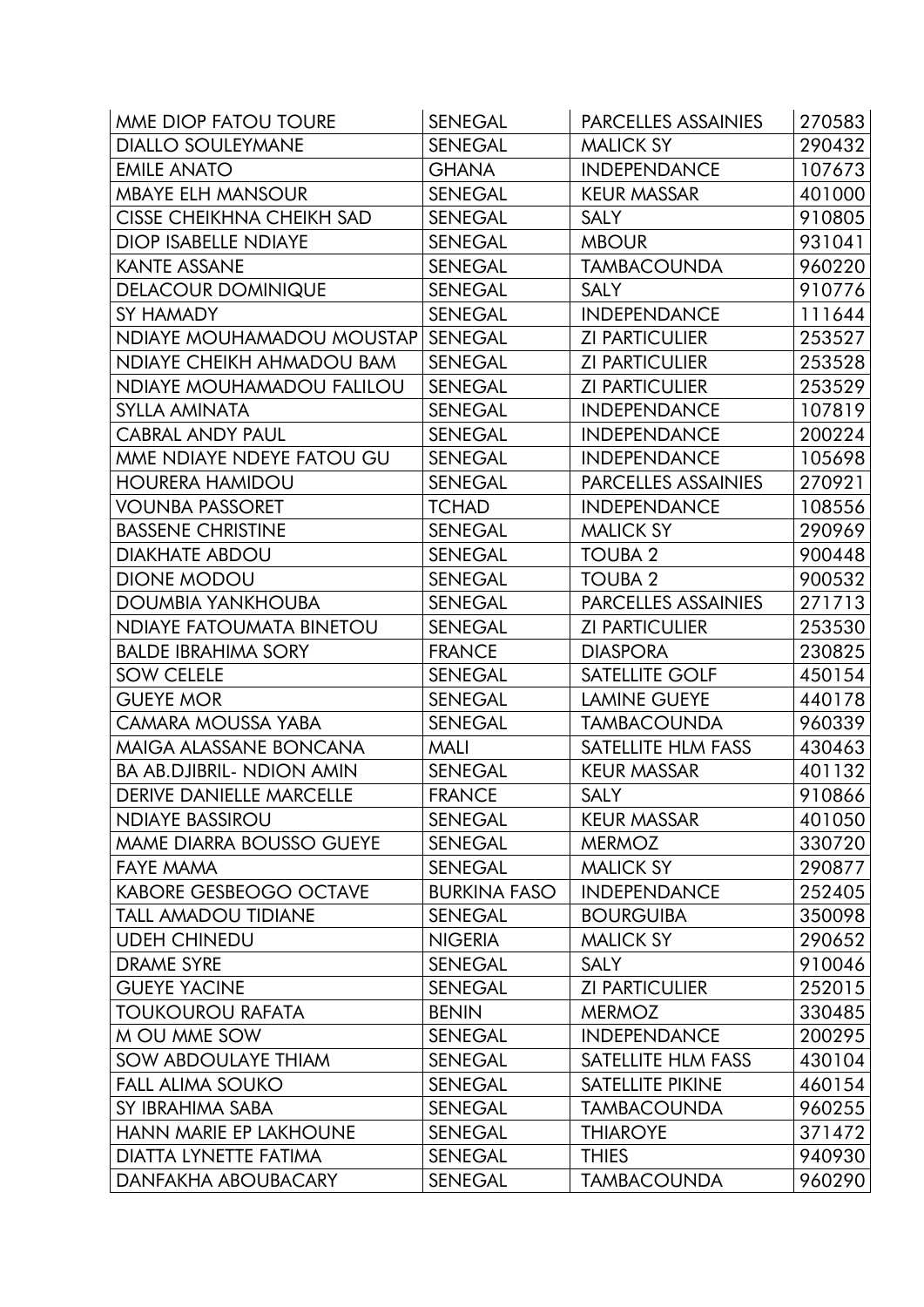| <b>DIOP KARDIATOU YAYA</b>       | <b>SENEGAL</b>       | <b>TAMBACOUNDA</b>         | 960464 |
|----------------------------------|----------------------|----------------------------|--------|
| <b>GOMIS GABRIEL</b>             | <b>FRANCE</b>        | <b>DIASPORA</b>            | 230732 |
| <b>TINE ANTOINE KOULY</b>        | <b>SENEGAL</b>       | <b>SALY</b>                | 910883 |
| SOUMAH YOUSSOUF                  | <b>GUINEE</b>        | <b>BOURGUIBA</b>           | 352321 |
| <b>MBACKE SERIGNE KHADIM</b>     | <b>SENEGAL</b>       | <b>TOUBA 2</b>             | 901723 |
| <b>BA AMINATA</b>                | <b>SENEGAL</b>       | <b>PARCELLES ASSAINIES</b> | 271758 |
| <b>DIOP BARAME</b>               | <b>SENEGAL</b>       | <b>INDEPENDANCE</b>        | 108704 |
| <b>DIALLO HAMADY</b>             | <b>SENEGAL</b>       | <b>DIASPORA</b>            | 230250 |
| <b>KASSE FATOU SARAH EP DIOP</b> | <b>SENEGAL</b>       | <b>HANN MARISTE</b>        | 380127 |
| <b>WONE SAIDOU ALPHA</b>         | <b>SENEGAL</b>       | <b>ZI PARTICULIER</b>      | 251982 |
| <b>DIAO MAME BINETA</b>          | <b>SENEGAL</b>       | <b>HLM</b>                 | 340303 |
| MR FALL & MME LOME               | <b>SENEGAL</b>       | <b>HLM</b>                 | 340661 |
| <b>SAMBOU VANEZA</b>             | <b>SENEGAL</b>       | <b>MALICK SY</b>           | 290882 |
| <b>DANFA SEYDOU</b>              | <b>SENEGAL</b>       | <b>BOURGUIBA</b>           | 350278 |
| <b>DIOP MARIEME</b>              | <b>SENEGAL</b>       | DE PIKINE                  | 310532 |
| <b>TOURE PENDA</b>               | <b>GUINEE</b>        | PARCELLES ASSAINIES        | 271708 |
| NGOM IBRAHIMA ET MBAYE BA        | <b>SENEGAL</b>       | <b>THIAROYE</b>            | 371351 |
| NDIAYE YAHYA KIFFA               | <b>MAURITANIE</b>    | <b>DIASPORA</b>            | 230719 |
| <b>NDIAYE BABACAR</b>            | <b>SENEGAL</b>       | <b>DIASPORA</b>            | 230828 |
| <b>GUISSE AMINATA</b>            | <b>SENEGAL</b>       | <b>MALICK SY</b>           | 291660 |
| <b>GUISSE KALIDOU</b>            | <b>SENEGAL</b>       | <b>MALICK SY</b>           | 291661 |
| <b>GUISSE MAMADOU</b>            | <b>SENEGAL</b>       | <b>MALICK SY</b>           | 291662 |
| <b>GUISSE MALADO</b>             | <b>SENEGAL</b>       | <b>MALICK SY</b>           | 291663 |
| PINTO LOPES EMMANUEL DA C        | <b>GUINEE-BISSAO</b> | <b>ZIGUINCHOR</b>          | 950376 |
| <b>NDIAYE MAIMOUNA</b>           | <b>SENEGAL</b>       | <b>THIES</b>               | 941473 |
| <b>MPE A GUILIKENG</b>           | <b>CAMEROUN</b>      | <b>DIASPORA</b>            | 230771 |
| <b>BAH MAMADOU MOUDJITABA</b>    | <b>FRANCE</b>        | <b>DIASPORA</b>            | 231063 |
| <b>DOUMBIA FATOUMATA BINTOU</b>  | <b>SENEGAL</b>       | <b>PARCELLES ASSAINIES</b> | 271711 |
| <b>AW RAMATOULAYE</b>            | <b>SENEGAL</b>       | <b>MERMOZ</b>              | 330705 |
| SOW MAME GALLO                   | <b>SENEGAL</b>       | <b>ZI PARTICULIER</b>      | 252311 |
| <b>SAKHO IBRAHIMA</b>            | <b>SENEGAL</b>       | <b>HLM</b>                 | 340695 |
| <b>MENDY GABRIEL</b>             | <b>FRANCE</b>        | <b>DIASPORA</b>            | 230012 |
| SARR BABACAR                     | <b>SENEGAL</b>       | <b>THIAROYE</b>            | 370714 |
| DIAW AMINATA EP GUEYE            | <b>SENEGAL</b>       | <b>HANN MARISTE</b>        | 380567 |
| <b>BA CHEIKHOU OUMAR</b>         | <b>SENEGAL</b>       | <b>INDEPENDANCE</b>        | 200375 |
| <b>OUDIANE MURIELLE OLIVIA</b>   | <b>SENEGAL</b>       | <b>NGOR</b>                | 360512 |
| NDOYE MOHAMED BACHIR             | <b>SENEGAL</b>       | <b>KAOLACK</b>             | 920193 |
| NDIAYE SEYNABOU LAYE             | <b>SENEGAL</b>       | <b>INDEPENDANCE</b>        | 109723 |
| <b>SOW BILAL</b>                 | <b>SENEGAL</b>       | <b>PARCELLES ASSAINIES</b> | 272666 |
| SOW FATIMATA EP CAMARA           | <b>FRANCE</b>        | <b>DIASPORA</b>            | 230823 |
| NDIAYE MAIMOUNA                  | <b>FRANCE</b>        | <b>DIASPORA</b>            | 230947 |
| <b>BARRO SOULEYMANE</b>          | <b>FRANCE</b>        | <b>DIASPORA</b>            | 230880 |
| <b>SANGOR MOUSSA</b>             | <b>FRANCE</b>        | <b>DIASPORA</b>            | 230966 |
| <b>GOMIS JEAN PHILIPPE</b>       | <b>FRANCE</b>        | <b>DIASPORA</b>            | 231055 |
| LAH ABOUBAKRY                    | <b>FRANCE</b>        | <b>DIASPORA</b>            | 231106 |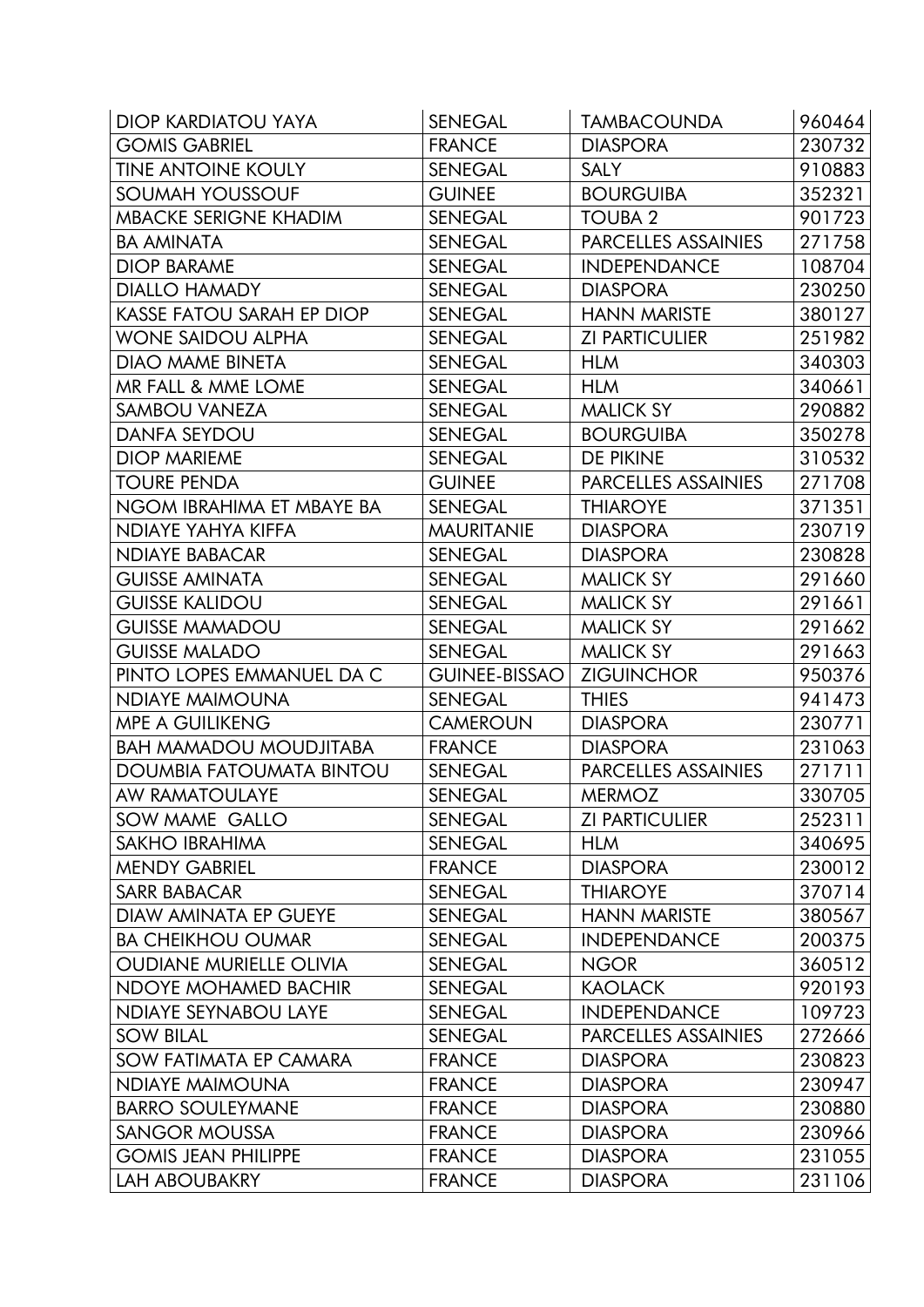| <b>DIALLO DJIBY</b>              | <b>SENEGAL</b>       | <b>ZIGUINCHOR</b>     | 950644 |
|----------------------------------|----------------------|-----------------------|--------|
| SY ADBOURAHMANE                  | <b>SENEGAL</b>       | <b>BOURGUIBA</b>      | 352676 |
| DIARRA FATOUMATA SANOU           | <b>SENEGAL</b>       | <b>TOUBA 2</b>        | 901808 |
| <b>GUEYE AMADY</b>               | <b>SENEGAL</b>       | <b>THIES</b>          | 941259 |
| <b>SAGNE BIGOLAS FEKENE</b>      | <b>FRANCE</b>        | <b>DIASPORA</b>       | 230975 |
| <b>FALL SAER</b>                 | <b>SENEGAL</b>       | PARCELLES ASSAINIES   | 272893 |
| <b>CAMARA CHEIKH TIDIANE</b>     | <b>SENEGAL</b>       | <b>KAOLACK</b>        | 921493 |
| <b>BASOWA SAMUEL</b>             | <b>SENEGAL</b>       | <b>THIES</b>          | 941200 |
| <b>KEITA MASSAMBA</b>            | <b>SENEGAL</b>       | <b>TAMBACOUNDA</b>    | 960569 |
| <b>KANTE MAMADOU</b>             | <b>SENEGAL</b>       | <b>THIAROYE</b>       | 371680 |
| <b>DIENG SOKHNA</b>              | <b>FRANCE</b>        | <b>DIASPORA</b>       | 230956 |
| <b>SOW ABDOULAYE</b>             | <b>SENEGAL</b>       | <b>OUROSSOGUI</b>     | 970178 |
| <b>NDIAYE CHEIKH TIDIANE</b>     | <b>SENEGAL</b>       | <b>ZIGUINCHOR</b>     | 950823 |
| <b>KANE MBOL</b>                 | <b>FRANCE</b>        | <b>DIASPORA</b>       | 231001 |
| <b>NIANG BAYE MANIANG</b>        | <b>SENEGAL</b>       | PARCELLES ASSAINIES   | 273014 |
| LOUM PAPA MAMADOU MACTAR         | <b>SENEGAL</b>       | <b>KAOLACK</b>        | 920350 |
| <b>DIALLO CHEIKH</b>             | <b>SENEGAL</b>       | <b>KAOLACK</b>        | 920169 |
| THIAM KHADY                      | <b>SENEGAL</b>       | <b>BOURGUIBA</b>      | 351061 |
| <b>BOUSSO PAPE ALIOUNE</b>       | <b>SENEGAL</b>       | <b>BOURGUIBA</b>      | 350503 |
| SENECAL FREDERIC                 | <b>FRANCE</b>        | <b>DIASPORA</b>       | 230009 |
| DEME KHADIM                      | <b>SENEGAL</b>       | <b>KAOLACK</b>        | 920123 |
| <b>SALL SIDY SANGHONE</b>        | <b>SENEGAL</b>       | <b>MBOUR</b>          | 930018 |
| DIOP ABO                         | <b>SENEGAL</b>       | <b>TOUBA 2</b>        | 900741 |
| <b>SAMB SOUKEYE</b>              | <b>SENEGAL</b>       | <b>BOURGUIBA</b>      | 351157 |
| <b>SAMB BINTA</b>                | <b>SENEGAL</b>       | <b>MALICK SY</b>      | 291155 |
| <b>GUEYE ABABACAR</b>            | <b>SENEGAL</b>       | <b>DE PIKINE</b>      | 311047 |
| <b>DJENEPO FATOUMATA</b>         | <b>MALI</b>          | <b>HANN MARISTE</b>   | 380531 |
| <b>DIARRA BERNARD</b>            | <b>SENEGAL</b>       | <b>NGOR</b>           | 350552 |
| <b>NDIAYE MAGATTE CODOU SARR</b> | <b>SENEGAL</b>       | <b>HLM</b>            | 340867 |
| <b>DIOP DAOUDA</b>               | <b>SENEGAL</b>       | <b>HANN MARISTE</b>   | 380200 |
| <b>BITEYE KINE EP NDIAYE</b>     | <b>SENEGAL</b>       | PARCELLES ASSAINIES   | 272086 |
| <b>MANGA GISELE</b>              | <b>SENEGAL</b>       | <b>MERMOZ</b>         | 331321 |
| <b>NDOM IBRAHIMA</b>             | <b>SENEGAL</b>       | <b>KAOLACK</b>        | 920344 |
| <b>MANTOUCK ORIANNE LUCIE</b>    | <b>SENEGAL</b>       | PARCELLES ASSAINIES   | 271739 |
| <b>BARRY BOUBACAR SIDI</b>       | PAYS-BAS             | <b>INDEPENDANCE</b>   | 109545 |
| <b>DJIGO OUMAR IBRAHIMA</b>      | <b>SENEGAL</b>       | DE PIKINE             | 311113 |
| <b>SENE AWA</b>                  | <b>SENEGAL</b>       | <b>HLM</b>            | 341111 |
| <b>DIOUF AMADOU</b>              | <b>SENEGAL</b>       | <b>MERMOZ</b>         | 331262 |
| <b>SECK CHEIKH TIDIANE</b>       | <b>SENEGAL</b>       | <b>ZI PARTICULIER</b> | 252635 |
| <b>DIOP AISSATOU</b>             | SENEGAL              | <b>TOUBA 2</b>        | 900941 |
| KISSIEDOU KOUAME J.J.A.H         | <b>COTE D'IVOIRE</b> | <b>BOURGUIBA</b>      | 350784 |
| KISSIEDOU KOUAME J.J.A.H         | <b>COTE D'IVOIRE</b> | <b>BOURGUIBA</b>      | 350784 |
| DIOP SERIGNE CHEIKH AH. T        | <b>SENEGAL</b>       | <b>NGOR</b>           | 360504 |
| <b>COULIBALY ASSITAN</b>         | <b>SENEGAL</b>       | <b>HANN MARISTE</b>   | 380439 |
| <b>FALL IBRAHIMA</b>             | <b>SENEGAL</b>       | <b>THIES</b>          | 941164 |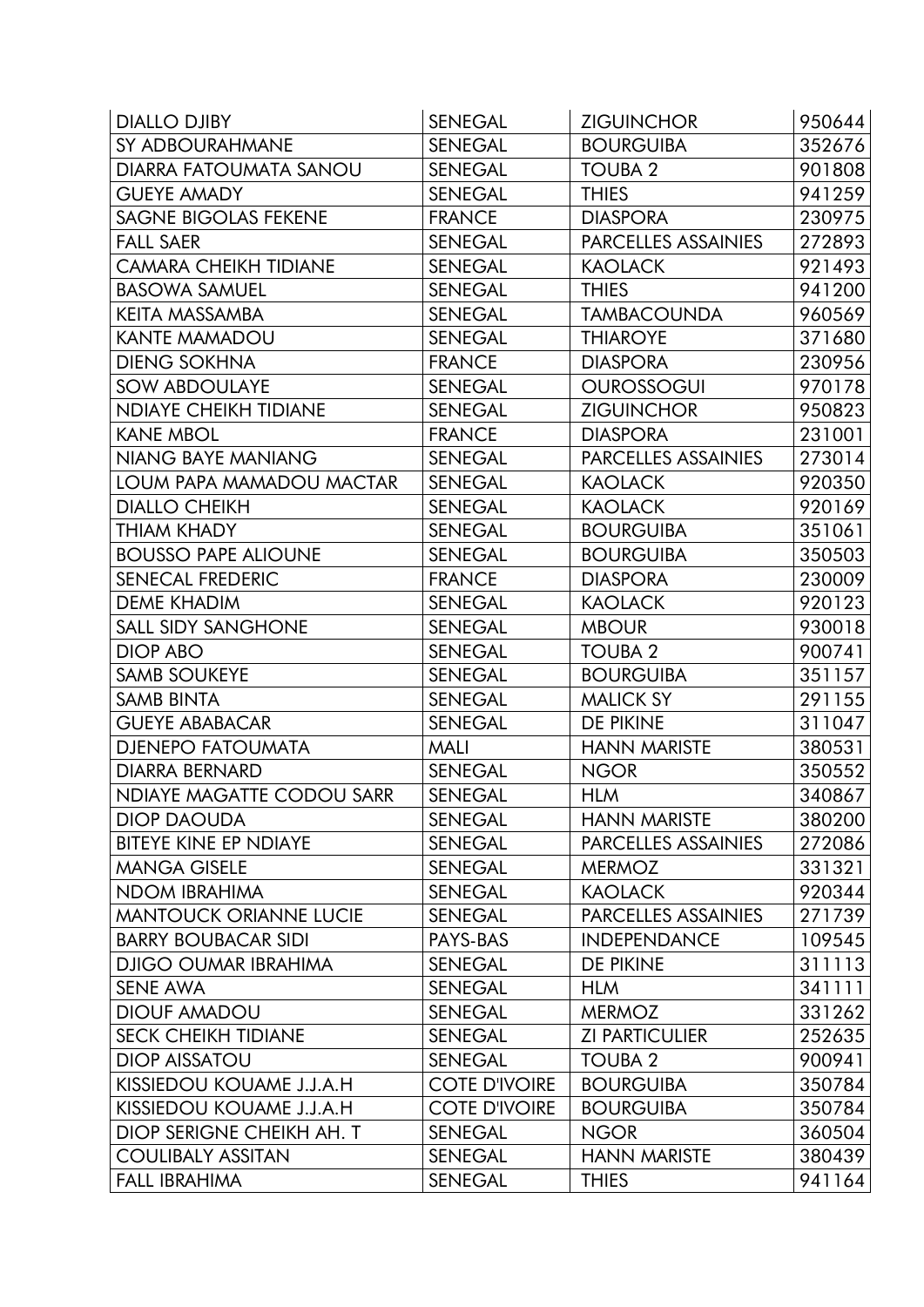| LO SERIGNE M MOUSTAPHA           | <b>FRANCE</b>       | <b>DIASPORA</b>            | 230941 |
|----------------------------------|---------------------|----------------------------|--------|
| DIOP URSU ALAIN DESTAIN          | <b>FRANCE</b>       | <b>DIASPORA</b>            | 230916 |
| <b>DJIGO DAOUDA</b>              | <b>SENEGAL</b>      | <b>BOURGUIBA</b>           | 352710 |
| <b>BADIANE PAPE OUSMANE</b>      | <b>FRANCE</b>       | <b>DIASPORA</b>            | 230949 |
| <b>GRAUFFEL JEAN LUC OU DIAL</b> | <b>FRANCE</b>       | <b>DIASPORA</b>            | 230928 |
| <b>DIALLO MOUSSA</b>             | <b>SENEGAL</b>      | <b>TAMBACOUNDA</b>         | 960666 |
| <b>SEYE IBRAHIMA</b>             | <b>FRANCE</b>       | <b>DIASPORA</b>            | 230995 |
| <b>DIOUF MAMADOU</b>             | <b>FRANCE</b>       | <b>DIASPORA</b>            | 230989 |
| KABA KANTE                       | <b>SENEGAL</b>      | <b>ZIGUINCHOR</b>          | 950945 |
| <b>FALL MOHAMED LAMINE</b>       | <b>SENEGAL</b>      | <b>THIES</b>               | 941100 |
| <b>GASSAMA AISSATOU EP SYLLA</b> | <b>SENEGAL</b>      | PARCELLES ASSAINIES        | 272756 |
| NDAO ROKHAYA EP SENE             | <b>SENEGAL</b>      | <b>NGOR</b>                | 361188 |
| <b>FALL MARIEME</b>              | <b>SENEGAL</b>      | DE PIKINE                  | 312266 |
| <b>LOPES SAMUEL FANOUR WAGAN</b> | <b>SENEGAL</b>      | <b>INDEPENDANCE</b>        | 200513 |
| <b>DIOP DJIBRIL</b>              | <b>SENEGAL</b>      | <b>KEUR MASSAR</b>         | 400129 |
| DAFFE KEBA                       | <b>SENEGAL</b>      | <b>THIAROYE</b>            | 370786 |
| <b>SANGRONIO AIME ROGER</b>      | <b>FRANCE</b>       | <b>DIASPORA</b>            | 230052 |
| DA FONSECA FLORENCE MAR.         | <b>FRANCE</b>       | <b>NGOR</b>                | 360723 |
| <b>BOUBANE JEAN BAPTISTE</b>     | <b>SENEGAL</b>      | <b>MERMOZ</b>              | 332052 |
| <b>SANON HAGNINI</b>             | <b>BURKINA FASO</b> | <b>HANN MARISTE</b>        | 380722 |
| <b>TRAORE OUSSEYNOU</b>          | <b>SENEGAL</b>      | <b>KAOLACK</b>             | 920457 |
| <b>DIOUF BABACAR</b>             | <b>SENEGAL</b>      | <b>PARCELLES ASSAINIES</b> | 272047 |
| SALL ELHADJI MBAYE               | <b>SENEGAL</b>      | <b>KAOLACK</b>             | 920786 |
| <b>FOFANA ABDOULAYE</b>          | <b>SENEGAL</b>      | <b>MALICK SY</b>           | 291306 |
| <b>BADJI FATOUMATA BINTOU</b>    | <b>SENEGAL</b>      | <b>HLM</b>                 | 341758 |
| TALL MODY                        | <b>SENEGAL</b>      | <b>THIAROYE</b>            | 370927 |
| <b>BOUNA MAMADOU</b>             | <b>MAURITANIE</b>   | <b>DIASPORA</b>            | 230166 |
| <b>DIOP MAIMOUNA</b>             | <b>SENEGAL</b>      | <b>TAMBACOUNDA</b>         | 960465 |
| <b>DIOP MOUSSA</b>               | <b>SENEGAL</b>      | <b>TAMBACOUNDA</b>         | 960466 |
| <b>NDIAYE OUSMANE</b>            | <b>SENEGAL</b>      | <b>HLM</b>                 | 342452 |
| <b>BA OUMOU EP SY</b>            | <b>FRANCE</b>       | <b>DIASPORA</b>            | 230996 |
| <b>DEMARET LOUNA</b>             | <b>BELGIQUE</b>     | <b>SALY</b>                | 911114 |
| <b>CAMARA OUSMANE</b>            | <b>FRANCE</b>       | <b>DIASPORA</b>            | 231091 |
| <b>NDIAYE ABDOU RAHMANE</b>      | <b>SENEGAL</b>      | <b>ZIGUINCHOR</b>          | 950983 |
| <b>SAGNA LAMINE</b>              | <b>SENEGAL</b>      | <b>OUROSSOGUI</b>          | 970094 |
| DANFA AMADOU LAMINE              | <b>SENEGAL</b>      | DE PIKINE                  | 312605 |
| <b>CISS MARIAMA</b>              | SENEGAL             | <b>MALICK SY</b>           | 290425 |
| SENGHOR SELENA JOCELYNE S        | <b>SENEGAL</b>      | <b>INDEPENDANCE</b>        | 111919 |
| DRAME MAME FAMA                  | <b>SENEGAL</b>      | <b>DIASPORA</b>            | 230477 |
| <b>BA SADA</b>                   | SENEGAL             | <b>TOUBA 2</b>             | 900496 |
| <b>GAYE BABOU</b>                | <b>SENEGAL</b>      | PARCELLES ASSAINIES        | 272038 |
| NDAO HALY NGONE EP DIOP          | <b>SENEGAL</b>      | DE PIKINE                  | 311485 |
| <b>FAYE NDEYE NIAGNA</b>         | <b>SENEGAL</b>      | <b>INDEPENDANCE</b>        | 110192 |
| YEBOAH COSMOS                    | <b>GHANA</b>        | <b>DIASPORA</b>            | 230122 |
| SAGNA MATY                       | <b>SENEGAL</b>      | <b>MALICK SY</b>           | 291372 |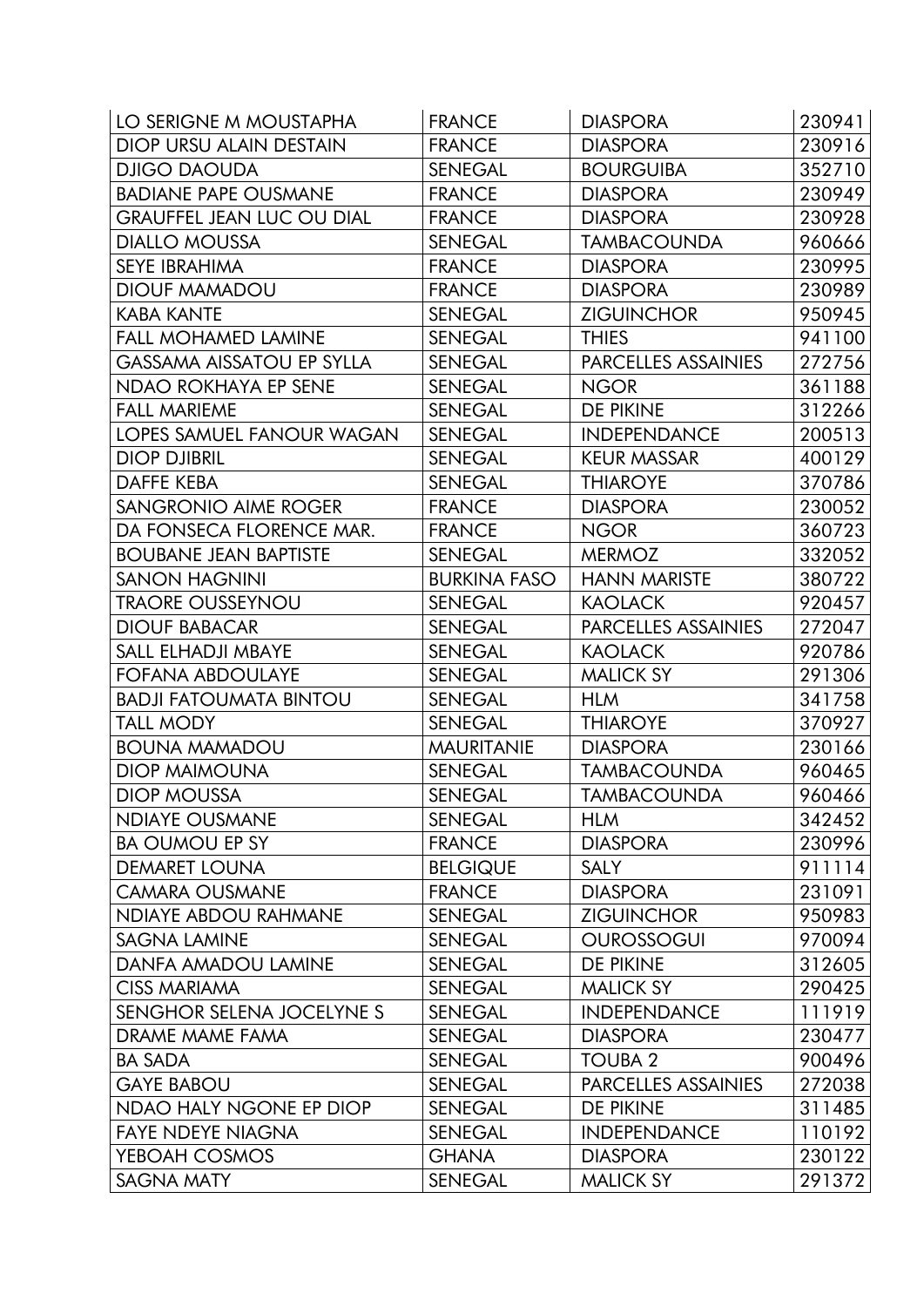| <b>KEITA YOUSSOU</b>             | <b>SENEGAL</b>      | <b>MALICK SY</b>    | 291398 |
|----------------------------------|---------------------|---------------------|--------|
| <b>MANKA PAPA MALANG</b>         | <b>SENEGAL</b>      | <b>NGOR</b>         | 360658 |
| <b>ILOANYA CHINAZOR WILLIS</b>   | <b>NIGERIA</b>      | PARCELLES ASSAINIES | 272190 |
| <b>BEYE IBRA FATY</b>            | <b>SENEGAL</b>      | <b>TOUBA 2</b>      | 901049 |
| <b>SY ABDOUL</b>                 | <b>SENEGAL</b>      | <b>GRAND YOFF</b>   | 420593 |
| NIANG MODOU                      | <b>SENEGAL</b>      | <b>DIASPORA</b>     | 230174 |
| <b>NDAO YOUSSOUPHA</b>           | <b>SENEGAL</b>      | <b>THIAROYE</b>     | 371053 |
| TAYE IBRAHIMA                    | <b>SENEGAL</b>      | <b>THIAROYE</b>     | 371019 |
| DIOUF SASSY SALL EP DIOP         | <b>SENEGAL</b>      | <b>MERMOZ</b>       | 331814 |
| <b>NDIAYE ABDOULAYE</b>          | <b>SENEGAL</b>      | <b>GRAND YOFF</b>   | 420645 |
| <b>NDIAYE BECAYE</b>             | <b>SENEGAL</b>      | <b>HANN MARISTE</b> | 380889 |
| <b>GUINDO MAHAMADOU</b>          | <b>MALI</b>         | <b>INDEPENDANCE</b> | 110319 |
| <b>SOUMARE ALIOUNE</b>           | <b>SENEGAL</b>      | <b>GRAND YOFF</b>   | 420088 |
| <b>OUMAROU TAFFA AMINA</b>       | <b>NIGER</b>        | <b>MALICK SY</b>    | 291353 |
| <b>DIOH SOLANGE ANNE</b>         | <b>SENEGAL</b>      | <b>NGOR</b>         | 360693 |
| SOURANG ABIBOU                   | <b>SENEGAL</b>      | <b>TAMBACOUNDA</b>  | 960724 |
| <b>DIAW MOUSTAPHA</b>            | <b>SENEGAL</b>      | <b>TOUBA 2</b>      | 901791 |
| <b>NDIAYE ALPHONSE</b>           | <b>SENEGAL</b>      | <b>THIAROYE</b>     | 370868 |
| <b>BADJI SAMSIDINE</b>           | <b>SENEGAL</b>      | <b>THIAROYE</b>     | 370966 |
| <b>BA AMINA TOUTY EP DIOUF</b>   | <b>SENEGAL</b>      | <b>THIAROYE</b>     | 371065 |
| <b>COULIBALY DIAGUILY</b>        | <b>SENEGAL</b>      | <b>DIASPORA</b>     | 230435 |
| <b>BADJI MARINETTE J THEOPHA</b> | <b>SENEGAL</b>      | <b>DIASPORA</b>     | 230553 |
| <b>COLY FOUNE</b>                | <b>SENEGAL</b>      | <b>INDEPENDANCE</b> | 110768 |
| <b>GUEYE ABABACAR</b>            | <b>SENEGAL</b>      | <b>MALICK SY</b>    | 291574 |
| DIOP AMATH GANA                  | <b>SENEGAL</b>      | <b>KAOLACK</b>      | 921092 |
| <b>GOMIS JACQUES</b>             | <b>SENEGAL</b>      | <b>DE PIKINE</b>    | 311969 |
| <b>DIOUF NDAME</b>               | <b>SENEGAL</b>      | <b>HLM</b>          | 340868 |
| <b>DIOL DJIBRIL</b>              | <b>SENEGAL</b>      | <b>INDEPENDANCE</b> | 110889 |
| <b>BANGASSOU MARIE FRANCINE</b>  | <b>CENTRAFRIQUE</b> | <b>SALY</b>         | 910544 |
| <b>FANE IBRAHIMA</b>             | <b>SENEGAL</b>      | <b>TAMBACOUNDA</b>  | 960120 |
| <b>LOUM AMINATA</b>              | <b>FRANCE</b>       | <b>DIASPORA</b>     | 230442 |
| <b>SOURANG AHMET</b>             | <b>SENEGAL</b>      | <b>INDEPENDANCE</b> | 111117 |
| <b>CISSE ASSANE</b>              | <b>SENEGAL</b>      | <b>HLM</b>          | 342193 |
| SISSOKHO FATOUMATA               | <b>SENEGAL</b>      | <b>TAMBACOUNDA</b>  | 960105 |
| <b>FALL ABDOU AZIZ</b>           | <b>SENEGAL</b>      | <b>KEUR MASSAR</b>  | 400472 |
| <b>GUEYE COUMBA</b>              | <b>SENEGAL</b>      | <b>SALY</b>         | 910533 |
| <b>MBAYE CHEIKHOU</b>            | <b>SENEGAL</b>      | <b>BOURGUIBA</b>    | 352151 |
| SY AISSATA                       | <b>FRANCE</b>       | <b>DIASPORA</b>     | 230520 |
| <b>SAHO ALIEU</b>                | <b>GAMBIE</b>       | <b>DIASPORA</b>     | 230486 |
| KANE LALA                        | SENEGAL             | <b>TAMBACOUNDA</b>  | 960190 |
| <b>BATHILY AMINATA</b>           | <b>SENEGAL</b>      | <b>DIASPORA</b>     | 230534 |
| DIOUF AMADOU MBAYE               | <b>SENEGAL</b>      | <b>TAMBACOUNDA</b>  | 960179 |
| <b>SARR DIOUMA EP DIOUF</b>      | <b>SENEGAL</b>      | <b>THIAROYE</b>     | 371098 |
| FAYE MAME DIARRA EP DIOP         | <b>FRANCE</b>       | <b>DIASPORA</b>     | 230420 |
| <b>DIOUF ADAMA</b>               | <b>SENEGAL</b>      | <b>HLM</b>          | 342154 |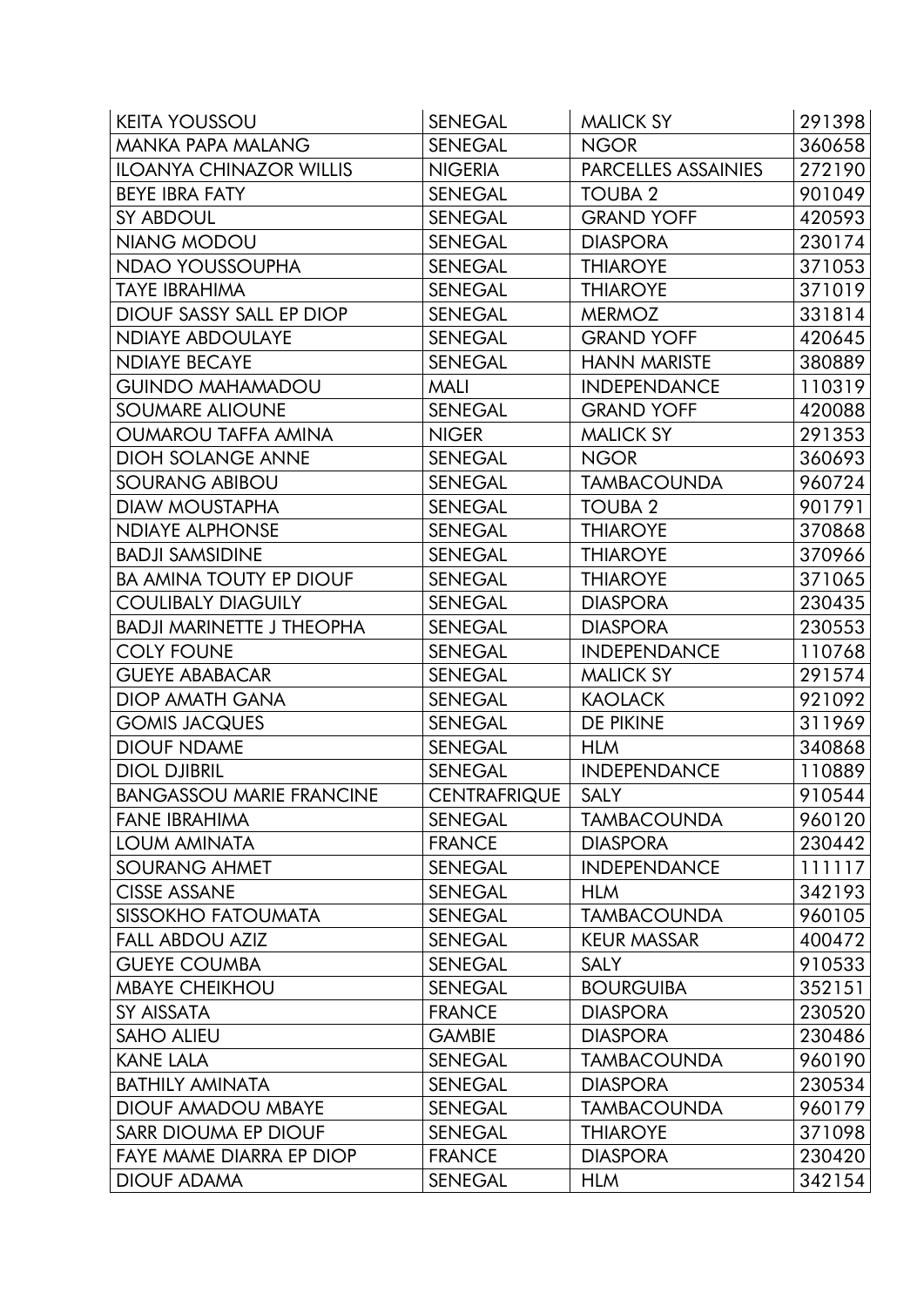| <b>NDIAYE AHMED TIDIANE</b>      | <b>SENEGAL</b>       | <b>DIASPORA</b>              | 230360 |
|----------------------------------|----------------------|------------------------------|--------|
| <b>BARRY AISSATOU DIAMANA</b>    | <b>GUINEE</b>        | <b>HANN MARISTE</b>          | 381113 |
| DEMBA DJIBY                      | <b>FRANCE</b>        | <b>DIASPORA</b>              | 230426 |
| KEITA HEINDA MADI                | <b>MALI</b>          | PARCELLES ASSAINIES          | 272441 |
| <b>TALL MBAYE</b>                | <b>SENEGAL</b>       | SATELLITE GOLF               | 450097 |
| <b>TOURE BAKARY</b>              | <b>SENEGAL</b>       | <b>TAMBACOUNDA</b>           | 960148 |
| SAMBE ROKHAYA                    | <b>SENEGAL</b>       | <b>NGOR</b>                  | 360897 |
| NDOUR JOSEPH MONDOR              | <b>SENEGAL</b>       | <b>INDEPENDANCE</b>          | 111266 |
| <b>LOUM BACHIROU</b>             | <b>FRANCE</b>        | <b>DIASPORA</b>              | 230440 |
| <b>DEMBELE NOUHOUNE KARIM</b>    | <b>SENEGAL</b>       | <b>THIAROYE</b>              | 371152 |
| YERBANGA ROGER                   | <b>BURKINA FASO</b>  | <b>MERMOZ</b>                | 332256 |
| <b>DIOUF DJIBRIL</b>             | <b>SENEGAL</b>       | <b>HLM</b>                   | 342002 |
| DIATTA DEMBA                     | <b>SENEGAL</b>       | <b>GRAND YOFF</b>            | 420828 |
| <b>DIAGNE BASSIROU</b>           | <b>SENEGAL</b>       | <b>TOUBA 2</b>               | 901413 |
| LY ABDOULAYE                     | <b>SENEGAL</b>       | SATELLITE HLM FASS           | 430055 |
| <b>BALDE MAMADOU LAMINE</b>      | <b>GUINEE</b>        | <b>DIASPORA</b>              | 230275 |
| <b>DIATTA CECILE</b>             | <b>SENEGAL</b>       | <b>GRAND YOFF</b>            | 420861 |
| <b>DIAGNE MAME CHEIKH</b>        | <b>SENEGAL</b>       | <b>THIES</b>                 | 940788 |
| <b>DIAKHATE CHERIF</b>           | <b>SENEGAL</b>       | <b>HANN MARISTE</b>          | 380809 |
| <b>BARRY SEGA BASSE</b>          | <b>SENEGAL</b>       | <b>HANN MARISTE</b>          | 380810 |
| TALL MAMADOU IBRAHIMA            | <b>SENEGAL</b>       | <b>HANN MARISTE</b>          | 381038 |
| SY SADA                          | <b>SENEGAL</b>       | <b>BOURGUIBA</b>             | 352097 |
| AMOUZOUN CHARLES                 | <b>BENIN</b>         | <b>HLM</b>                   | 342082 |
| <b>SISSOKHO DEMBA</b>            | <b>SENEGAL</b>       | <b>TAMBACOUNDA</b>           | 960043 |
| <b>SANE KALIFA</b>               | <b>SENEGAL</b>       | <b>THIAROYE</b>              | 371258 |
| DIAKHATE COUMBA NDOFFANE         | <b>SENEGAL</b>       | <b>SALY</b>                  | 910610 |
| <b>DIAGNE MOUSTAPHA</b>          | <b>SENEGAL</b>       | <b>ZIGUINCHOR</b>            | 950196 |
| <b>CISSE KHADIDIA</b>            | <b>SENEGAL</b>       | <b>HLM</b>                   | 342035 |
| <b>AMOH AUGUSTINE KOUDJO</b>     | <b>GHANA</b>         | <b>DIASPORA</b>              | 230463 |
| <b>NDOYE MAMADOU</b>             | <b>SENEGAL</b>       | <b>MALICK SY</b>             | 290207 |
| <b>NDOYE ASSANE</b>              | <b>SENEGAL</b>       | <b>HLM</b>                   | 340356 |
| <b>FALL BARA</b>                 | <b>SENEGAL</b>       | <b>THIAROYE</b>              | 371634 |
| <b>SALVATORE ALBERTI</b>         | <b>ITALIE</b>        | <b>BOURGUIBA</b>             | 353189 |
| ADB                              | <b>NIGERIA</b>       | <b>ELITE</b>                 | 100106 |
| DIAGNE AHMEDOUNE DIT DAH         | <b>SENEGAL</b>       | <b>MERMOZ</b>                | 103074 |
| S.E.I.M.H                        | <b>SENEGAL</b>       | <b>CAF ZONE INDUSTRIELLE</b> | 251655 |
| <b>CISSE ABDOULAYE DIT ABDUL</b> | SENEGAL              | <b>MERMOZ</b>                | 106160 |
| MME DIACK NAPHISATOU DIAK        | <b>COTE D'IVOIRE</b> | <b>HAUT DE GAMME</b>         | 200269 |
| <b>COLY CHEIKH KARAMBA</b>       | <b>SENEGAL</b>       | <b>DIASPORA</b>              | 230388 |
| <b>SYLL ALIOU</b>                | SENEGAL              | <b>THIAROYE</b>              | 371379 |
| <b>NDIAYE ABDOUL AZIZ</b>        | <b>SENEGAL</b>       | <b>DIASPORA</b>              | 230179 |
| <b>DIAGNE CHEIKH</b>             | <b>FRANCE</b>        | <b>DIASPORA</b>              | 230921 |
| <b>SEYE NDEYE PENDA</b>          | <b>SENEGAL</b>       | DE PIKINE                    | 312271 |
| <b>FAYE JOSEPH LATGRAND</b>      | SENEGAL              | <b>BOURGUIBA</b>             | 352751 |
| <b>MOR DIAGNE</b>                | <b>SENEGAL</b>       | <b>MALICK SY</b>             | 290282 |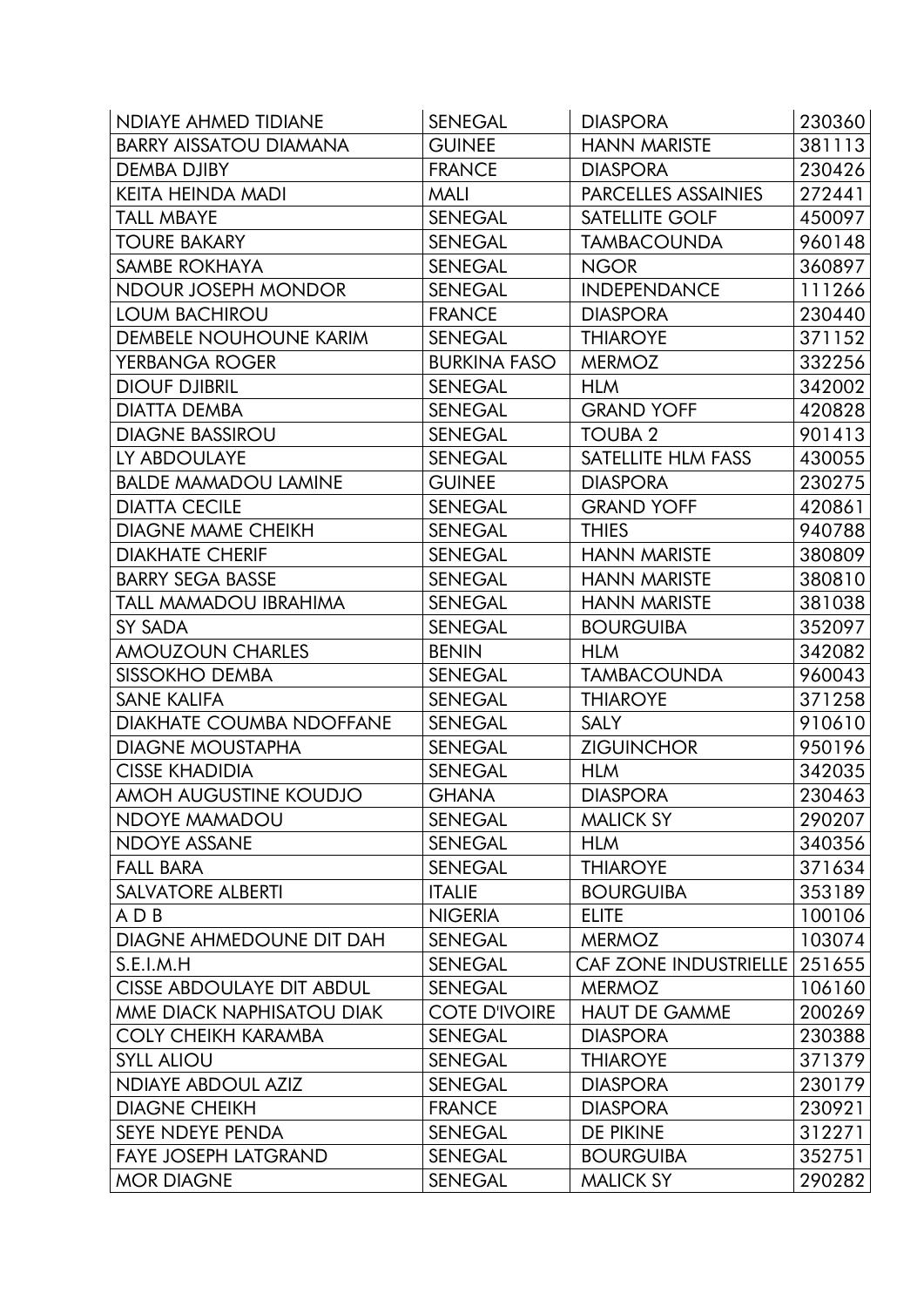| <b>MBAYE ROKHAYA</b>            | <b>SENEGAL</b>  | <b>THIAROYE</b>       | 370078 |
|---------------------------------|-----------------|-----------------------|--------|
| <b>SARR HABY EP SECK</b>        | <b>SENEGAL</b>  | PARCELLES ASSAINIES   | 272466 |
| <b>DIAKHATE SAMBA</b>           | <b>SENEGAL</b>  | <b>DIASPORA</b>       | 230443 |
| THIAO SAGAR ASTOU               | <b>SENEGAL</b>  | <b>NGOR</b>           | 360742 |
| SAMB ASSANE                     | <b>SENEGAL</b>  | <b>ZI PARTICULIER</b> | 253194 |
| NIASSY BINTOU                   | <b>SENEGAL</b>  | <b>ZIGUINCHOR</b>     | 950580 |
| DRAME ROKHAYA EP DIA            | <b>SENEGAL</b>  | DE PIKINE             | 312288 |
| <b>DIOP ADAMA</b>               | <b>SENEGAL</b>  | <b>MALICK SY</b>      | 290085 |
| <b>DIOP MODOU</b>               | <b>SENEGAL</b>  | <b>DIASPORA</b>       | 230475 |
| <b>MENDES MANUEL</b>            | <b>PORTUGAL</b> | <b>DIASPORA</b>       | 230555 |
| SONKO FANTA ADAMA SARATA        | <b>SENEGAL</b>  | <b>THIES</b>          | 940684 |
| DE BRITO LOPES MANUEL           | CAP-VERT        | <b>DIASPORA</b>       | 230516 |
| <b>SYLLA CHEIKHOU</b>           | SENEGAL         | <b>TAMBACOUNDA</b>    | 960025 |
| THIAW DIARRA EP DIAO            | <b>SENEGAL</b>  | <b>KEUR MASSAR</b>    | 400866 |
| <b>FAYE MOUSSA</b>              | <b>SENEGAL</b>  | <b>DE PIKINE</b>      | 311996 |
| <b>MBUYI MUSAU ANNIE</b>        | <b>CONGO</b>    | PARCELLES ASSAINIES   | 272278 |
| SODOGANDJI AKOUAVI EVELYN       | <b>FRANCE</b>   | <b>DIASPORA</b>       | 230268 |
| <b>FALL OUMOU KALTOM</b>        | SENEGAL         | <b>HANN MARISTE</b>   | 381125 |
| <b>DIONE GAYAL EP DIONE</b>     | <b>SENEGAL</b>  | <b>MERMOZ</b>         | 332312 |
| <b>SECK BOUBACAR</b>            | <b>SENEGAL</b>  | <b>HANN MARISTE</b>   | 381081 |
| DRAME MAMADY                    | <b>GUINEE</b>   | <b>DIASPORA</b>       | 230499 |
| LANGA ABOUGAVE BELIDA PET       | <b>GABON</b>    | <b>BOURGUIBA</b>      | 352215 |
| SALL SAMBA                      | <b>SENEGAL</b>  | PARCELLES ASSAINIES   | 272531 |
| DIOP MAME ARAME VETOUL          | <b>SENEGAL</b>  | <b>HLM</b>            | 341959 |
| <b>GERSHY D.STEPHANE DESIRE</b> | <b>FRANCE</b>   | <b>DIASPORA</b>       | 230223 |
| <b>DIOP MOUSSA BASSINE</b>      | <b>SENEGAL</b>  | <b>INDEPENDANCE</b>   | 110879 |
| <b>DIAW AMADOU</b>              | <b>SENEGAL</b>  | <b>DIASPORA</b>       | 230349 |
| <b>DANGNOKHO SAMBOU</b>         | <b>SENEGAL</b>  | <b>DIASPORA</b>       | 230818 |
| <b>DIOP SAMBA MBOUTH</b>        | <b>SENEGAL</b>  | <b>THIAROYE</b>       | 371559 |
| <b>GAKOU FATOUMATA</b>          | <b>MALI</b>     | <b>INDEPENDANCE</b>   | 200879 |
| <b>F.D.S COTON</b>              | <b>SENEGAL</b>  | <b>ELITE</b>          | 250634 |
| <b>CISSE OUSSEYNOU</b>          | <b>SENEGAL</b>  | <b>DE PIKINE</b>      | 312574 |
| <b>SERIGNE SARR</b>             | <b>SENEGAL</b>  | <b>TAMBACOUNDA</b>    | 960590 |
| <b>SANE OUSMANE</b>             | <b>SENEGAL</b>  | <b>ZIGUINCHOR</b>     | 950686 |
| <b>BOUSSO MODOU</b>             | <b>SENEGAL</b>  | <b>TAMBACOUNDA</b>    | 960526 |
| SAMBOURA FATOUMATA              | <b>SENEGAL</b>  | <b>HLM</b>            | 342494 |
| <b>FAMATA ALASSANE</b>          | <b>MALI</b>     | <b>GRAND YOFF</b>     | 421471 |
| <b>DIOUF MARIE MADELENE</b>     | <b>SENEGAL</b>  | <b>THIES</b>          | 941305 |
| <b>TOURE SODA EP BEYE</b>       | <b>SENEGAL</b>  | <b>KAOLACK</b>        | 921345 |
| <b>GOUDIABY OUDE</b>            | <b>SENEGAL</b>  | <b>BOURGUIBA</b>      | 351409 |
| <b>OUDIANE MARISSA DANIELLE</b> | <b>SENEGAL</b>  | <b>NGOR</b>           | 360511 |
| ABDOUL MOHAMEDOU                | <b>SENEGAL</b>  | <b>MERMOZ</b>         | 331319 |
| AMADOU ADEDEDJI NOVINYO N       | <b>TOGO</b>     | <b>MALICK SY</b>      | 291136 |
| <b>NDIAYE SAMBA</b>             | <b>SENEGAL</b>  | <b>MBOUR</b>          | 930391 |
| <b>LO ALASSANE</b>              | <b>SENEGAL</b>  | <b>BOURGUIBA</b>      | 351437 |